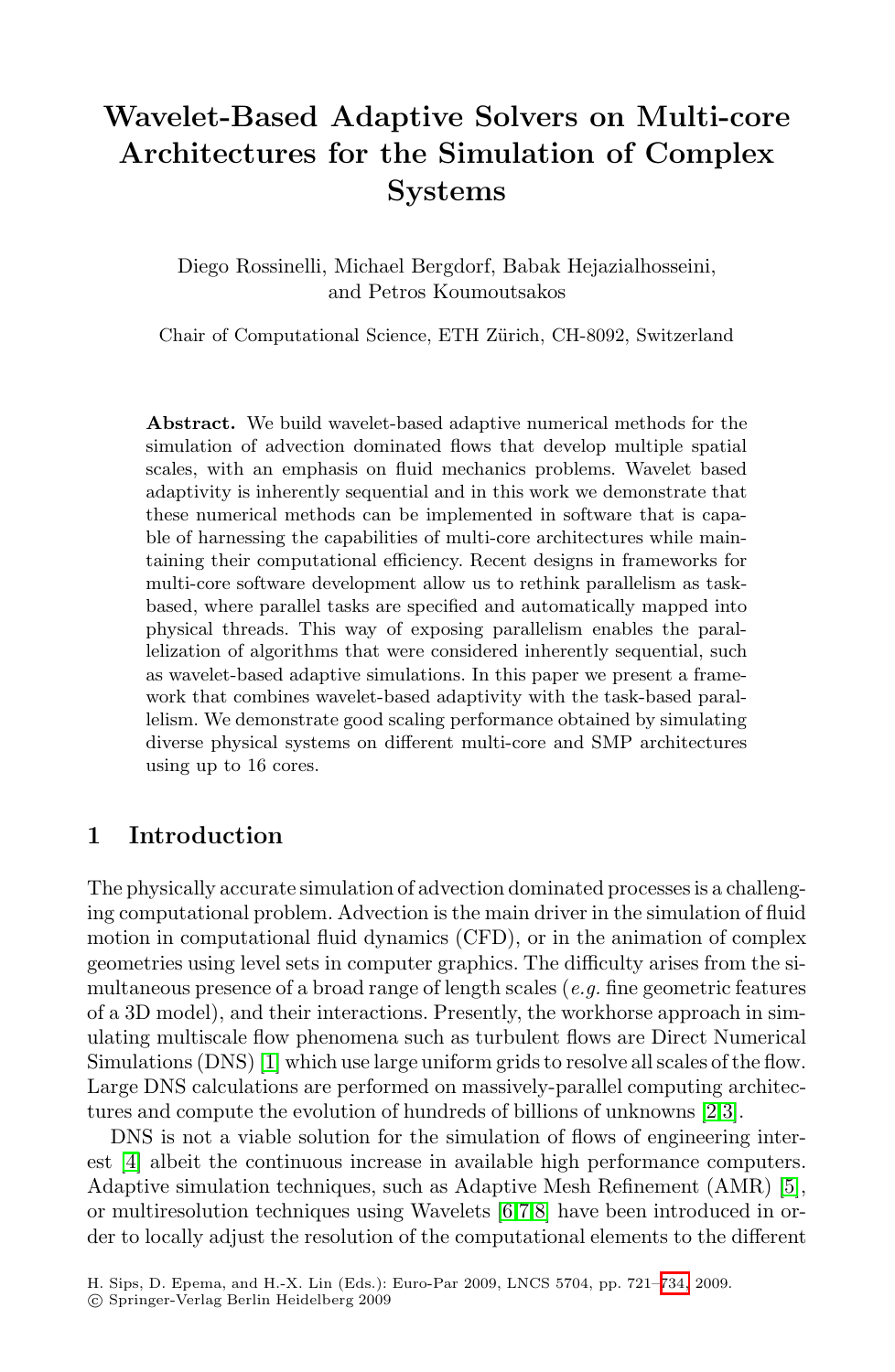leng[th](#page-13-3) [s](#page-13-3)cales e[mer](#page-13-4)ging in the flow field. Wavelets have been employed largely for cons[erva](#page-13-5)tion laws but they have also recently been coupled with level sets for geometry representation [9].

In order to create simulation tools that go beyond the state-of-the-art, these adaptive numerical methods must be complemented with massively-parallel and multi-level parallel scalability. Hardware-accelerated wavelet transforms have a long history. The first GPU-based 2D Fast Wavelet Transform was introduced by Hopf and Ertl in 2000 [10]. Since then many different parallel implementations have been proposed and evaluated [11] both on multi-core architectures such as the Cell BE [12], and GPUs [13]. These efforts however, have been restricted to the full FWT. The effective parallel implementation of adaptive wavelet-based methods is however hindered by their inherently sequential nested structure. This difficulty limits their effective implementation on multi-core and many-core architectures and affects the development of per-thread-based wavelet software that can have both high performance and abstracts from a specific hardware architecture. An alternative approach for the effective implementation of wavelets for flow simulations is to specify parallel tasks instead of threads and then let an external library map logical tasks to physical threads according to the specific hardware architecture. Another emerging need in developing simulation software is the necessity to specify more than one granularity level for parallel tasks in order to combine multicore computing with many-core accelerators such as GPUs.

In this paper we present multiresolution wavelet based computational methods designed for different multi-core architectures. The resulting computational framework, is flexible and can be used to simulate different natural phenomena such as transport of interfaces, reaction-diffusion, or compressible flows.

The paper is organized as follows: first we introduce briefly wavelets, followed by the presentation of our algorithms for the discretization of partial differential equations. We discuss how the framework can be employed for multi-core and SMP machines. The performance of the proposed simulation tools is then demonstrated on computations of level set based advection of interfaces and two dimensional compressible flows.

# **2 Wavelet-Based Grids**

Biorthogonal wavelets can be used to construct multiresolution analysis (MRA) of the quantities being represented and they are combined with finite difference/volume approximations to discretize the governing equations. Biorthogonal wavelets are a generalization of orthogonal wavelets and they can have associated scaling functions that are symmetric and smooth $[14]$ . Biorthogonal wavelets introduce two pairs of functions,  $\phi, \psi$  for synthesis, and  $\phi, \psi$  for analysis.

There are four refinement equations:

$$
\phi(x) = \sum_{m} h_m^S \phi(2x + m), \quad \psi(x) = \sum_{m} g_m^S \phi(2x + m), \tag{1}
$$

$$
\tilde{\phi}(x) = \sum_{m} h_m^A \tilde{\phi}(2x + m), \quad \tilde{\psi}(x) = \sum_{m} g_m^A \tilde{\phi}(2x + m). \tag{2}
$$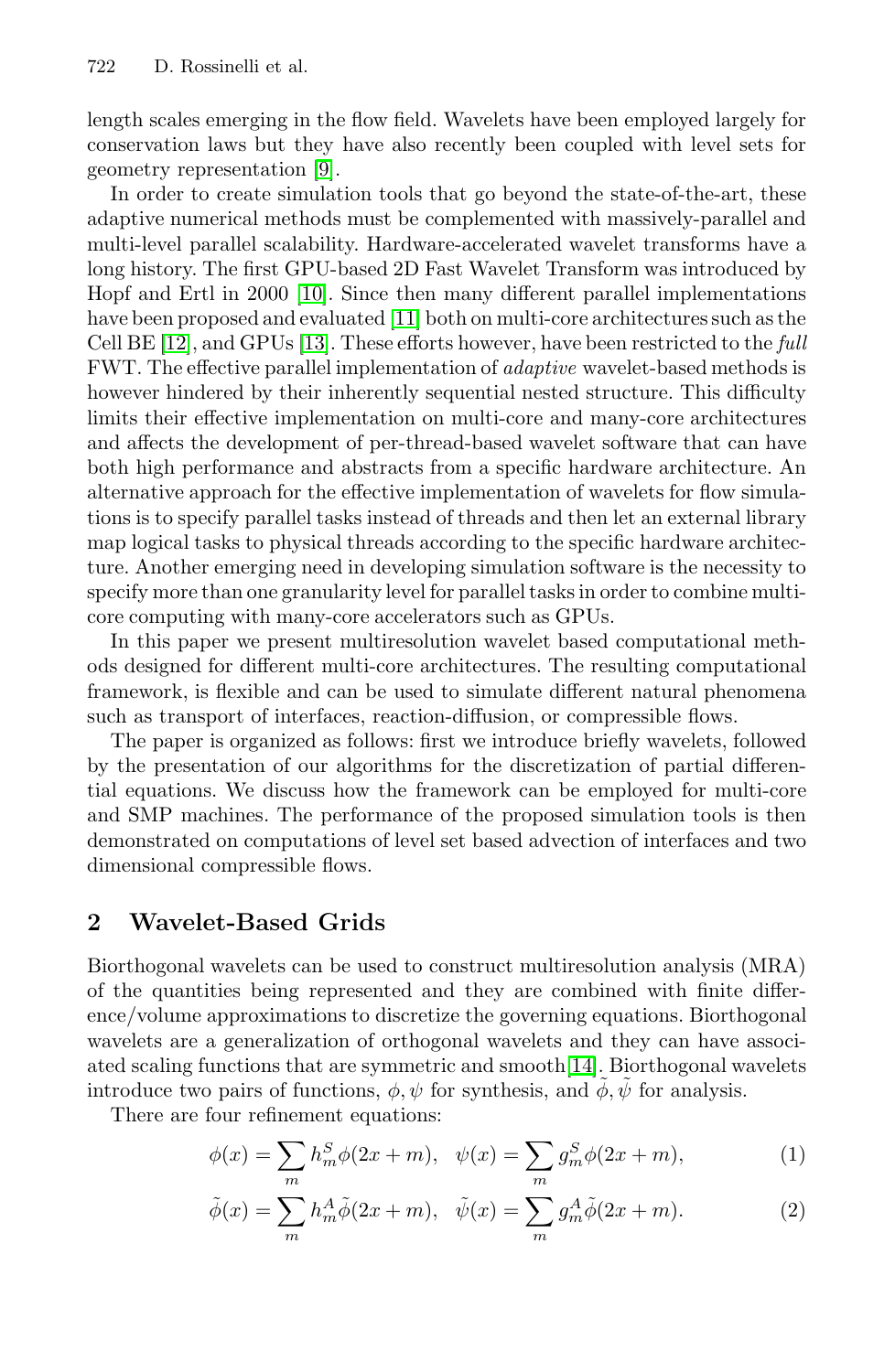Given a function f, we compute  $c_k^0 = \langle f, \tilde{\phi}_k^0 \rangle$ ,  $d_k^l = \langle f, \tilde{\psi}_k^l \rangle$  and reconstruct f as:

$$
f = \sum_{k} c_k^0 \phi_k^0 + \sum_{l=0}^{\infty} \sum_{k} d_k^l \psi_k^l.
$$
 (3)

The Fast Wavelet Transform (FWT) uses the filters  $h_n^A, g_n^A$  (analysis), whereas  $h_n^S, g_n^S$  are used in the inverse fast wavelet transform (synthesis):

$$
c_k^l = \sum_m h_{2k-m}^A c_m^{l+1}, \quad d_k^l = \sum_m g_{2k-m}^A c_m^{l+1},\tag{4}
$$

$$
c_k^{l+1} = \sum_m h_{2m-k}^S c_m^l + \sum_m g_{2m-k}^S d_m^l.
$$
 (5)

Active scaling coefficients Using the FWT we can decompose functions into scaling and detail coefficients, resulting in a MRA of our data. We can now exploit the scale information of the MRA to obtain a compressed representation by keeping only the coefficients that carry significant information:

$$
f_{\geq \varepsilon} = \sum_{k} c_k^0 \phi_k^0 + \sum_{l} \sum_{k: |d_k| > \varepsilon} d_k^l \psi_k^l, \tag{6}
$$

where  $\varepsilon$  is called threshold and is used to truncate terms in the reconstruction. The scaling coefficients  $c_k^l$  needed to compute  $d_k^l : |d_k^l| > \varepsilon$ , and the coefficients at coarser levels needed to reconstruct  $c_k^l$  are the active scaling coefficients. The pointwise error introduced by this thresholding is bounded by  $\varepsilon$ . Each scaling coefficient has a physical position. Therefore the above compression results in an adapted grid  $K$ , where each grid node will represent an active scaling coefficient, representing a physical quantity. We then discretize the differential operators by applying standard finite-volume or finite-difference schemes on the active coefficients. One way to retain simple operations is to first create a local, uniform resolution neighborhood for a grid point, and then apply the operator on it. Such operators can be viewed as (non-linear) filtering operations on uniform resolution grid points, formally:

$$
F(\{c_{k'}^l\}_{k' \in \mathbb{Z}})_k = \sum_{j=s_f}^{e_f-1} c_{k+j}^l \beta_j, \quad \beta_j^l \text{ function of } \{c_m^l\} \tag{7}
$$

where  $\{s_f, e_f-1\}$  is the support of the filter in the index space and  $e_f - s_f$  is the number of non-zero filter coeffcients  $\{\beta_i\}$ . In order to perform uniform resolution filtering we need to temporarily introduce artificial auxiliary grid points, socalled "ghosts". We need to ascertain that for every grid point k in the adapted set K, its neighborhood  $[k - k_f, k + k_f]$  is filled with either other points k' in K or ghosts g. Using this set of ghosts, which can be precomputed and stored or computed on the fly (see section 2), we are now able to apply the filter F to all points k in  $K$ . The ghosts are constructed from the active scaling coefficients as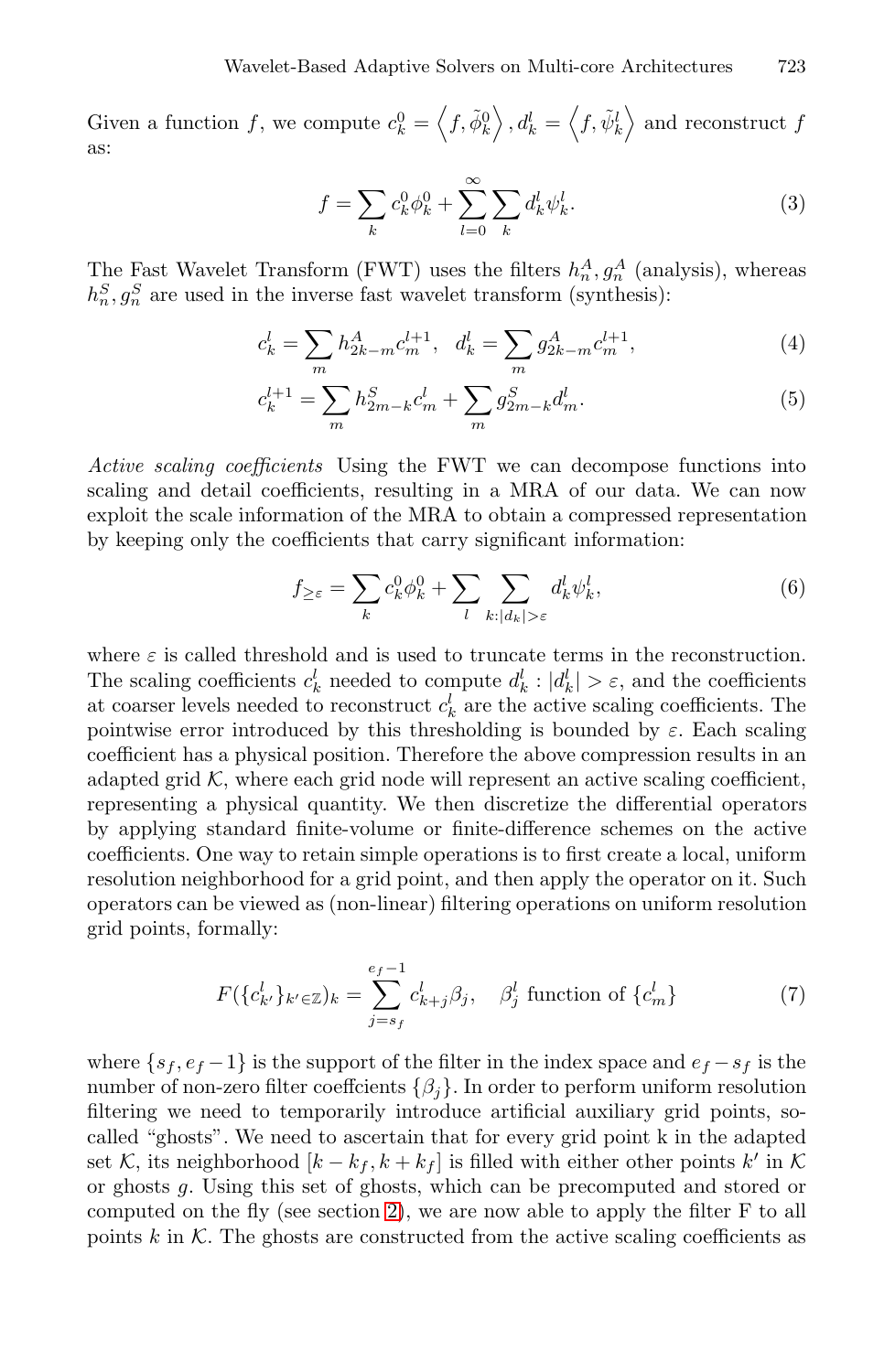a weighted average  $g_i^l = \sum_l \sum_j w_{ijl} c_j^l$ , where the weights  $w_{ijl}$  are provided by the refinement equations (4). It is convenient to represent the construction of a ghost as  $g_i = \sum_j w_{ij} p_j$ , where i is the identifier for the ghost and j represents the identifier for the source point  $p_j$  which is an active scaling coefficient in the gr[id.](#page-13-6) Calculation of the weights  $\{w_{ij}\}\$ is done by traversing a dependency graph associated with the refinement equations (see Figure 1). This operation can be expensive for two reasons: firstly if the dependency graph has loops, we need to solve a linear system of equations to compute  $\{w_{ij}\}\$ , secondly, the complexity of calculating the values  $\{w_{ij}\}$  scales with the number of dependency edges *i.e.* it grows exponentially with the jump in level between a point  $k$  and its neighbors in the adapted grid. The wavelets incorporated into the present framework are based on subdivision schemes and either interpolate function values or their averages [15]. Due to their construction, these wavelets do not exist explicitly in an analytic form. The primal scaling function can however be constructed by a recursive scheme imposed by its refinement equation. By virtue of their interpolatory property, the ghost reconstruction is straightforward (the ghost dependency graphs do not contain loops) and leads to very efficient reconstruction formulae.



**Fig. 1.** Dependency graph for the ghost reconstruction  $g_{\text{fine}}$  with a jump in resolution of 1 (top) and 2 (bottom), for the case of a linear, non-interpolating, biorthogonal wavelet. The ghost generates secondary (triangles), temporary ghosts to calculate the needed weights and source points. The unknown ghosts are denoted in orange.

#### **2.1 Using Wavelet-Blocks**

The wavelet adapted grids for finite differences/volumes are often implemented with quad-tree or oct-tree structures whose leaves are single scaling coefficients. The main advantage of such fine-grained trees is the very high compression rate which can be achieved when thresholding individual detail coefficients. The drawback on the other hand is the large amount of sequential operations they involve and the number of indirections (or read instructions) they need in order to access a group of elements. Even in cases where we only compute without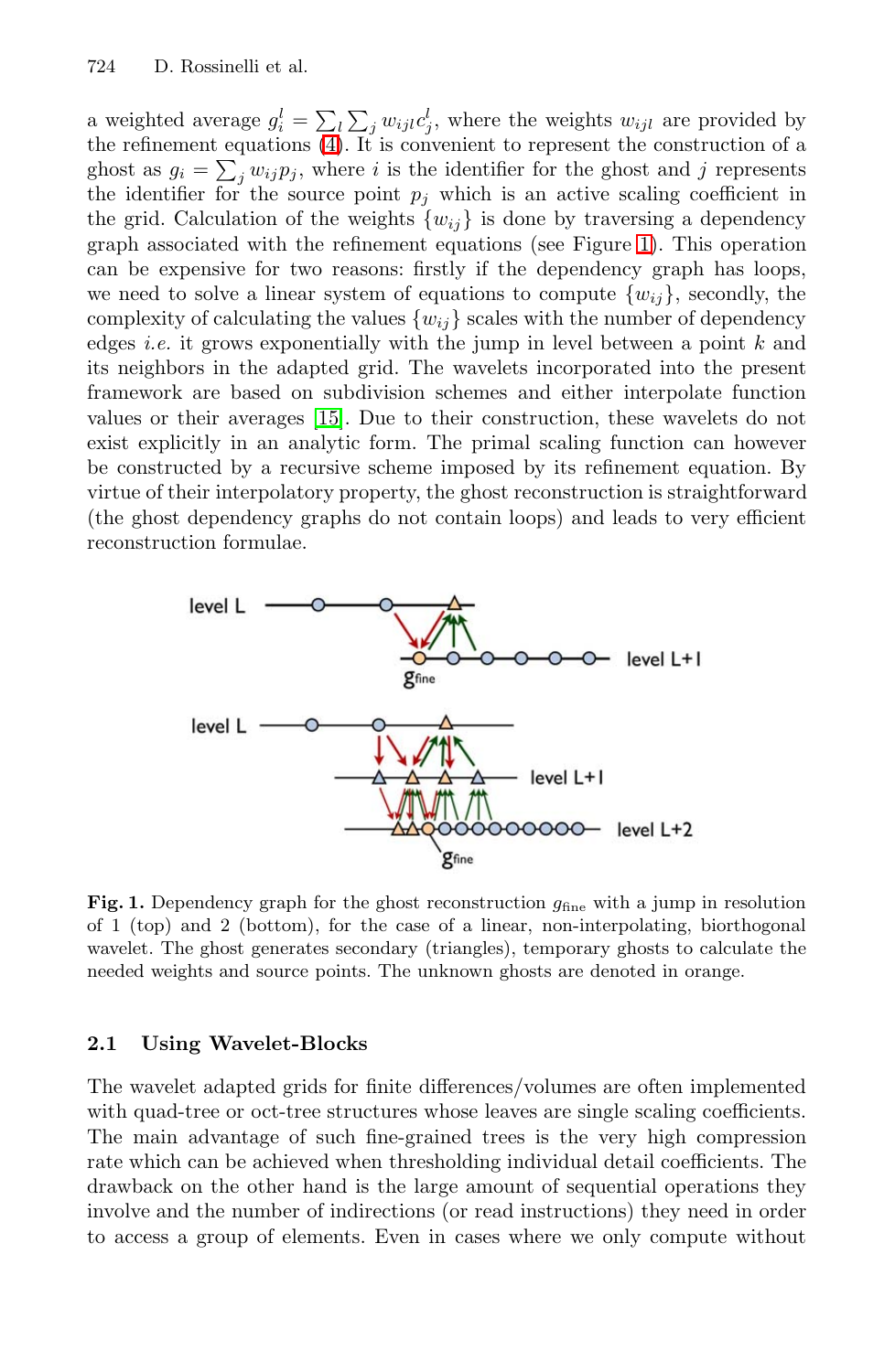changing the structure of the grid, these grids already perform a great number of neighborhood look-ups. In addition, operations like refining or coarsening single grid points have to be performed and those operations are relatively complex and strictly sequential. To expose more parallelism and to decrease the amount of sequential operations per grid point, the key idea is to simplify the datastructure. We address this issue by decreasing the granularity of the method at the expense of a reduction in the compression rate. We introduce the concept of block of grid points, which has a coarser granularity by one or two order of magnitude with respect to the number of scaling coefficients in every direction i.e. in 3D, the granularity of the block is coarser by 3 to 5 orders of magnitude with respect to a single scaling coefficient.

Structure of the Wavelet-Blocks. A block contains scaling coefficients which reside on the same level and every block contains the same number of scaling coefficients. The grid is then represented with a tree which contains blocks as leaves (see Figure 2). The blocks are nested so that every block can be split and doubled in each direction and blocks can be collapsed into one. Blocks are interconnected through the ghosts. In the physical space the blocks have varying size and therefore different resolutions. The idea of introducing the intermediate concept of a block provides a series of benefits. The first benefit is that tree operations are now drastically accelerated as they can be performed in  $\log_2(N^{1/D}/s_{block})$ operations instead of  $\log_2(N^{1/D})$ , where N is the total number of active coefficient,  $D$  the dimensions in consideration and  $s_{block}$  is the block size. The second benefit is that the random access at elements inside a block can be extremely efficient because the block represents the atomic element. Another very important advantage is the reduction of the sequential operations involved in processing a local group of scaling coefficients. We consider the cost  $c$  (in terms of memory access) of filtering per grid point with a filter of size  $KD$  ( $c = KD$ ). In a uniform resolution grid the data access operations to perform the computation is proportional to  $KD$ . For a fine-grid tree the number of accesses is proportional to  $c = KD \log_2(N^{1/D})$ . Using the wavelet-blocks approach and assuming that  $s_{block}$  is roughly one order of magnitude larger than  $K$ , the ratio of ghosts needed to perform the filtering for a block is



<span id="page-4-0"></span>**Fig. 2.** The masked (left) region identifies the source points of the grid used to construct the ghosts, which are used to collapse/split the blocks in the tree (right masked region)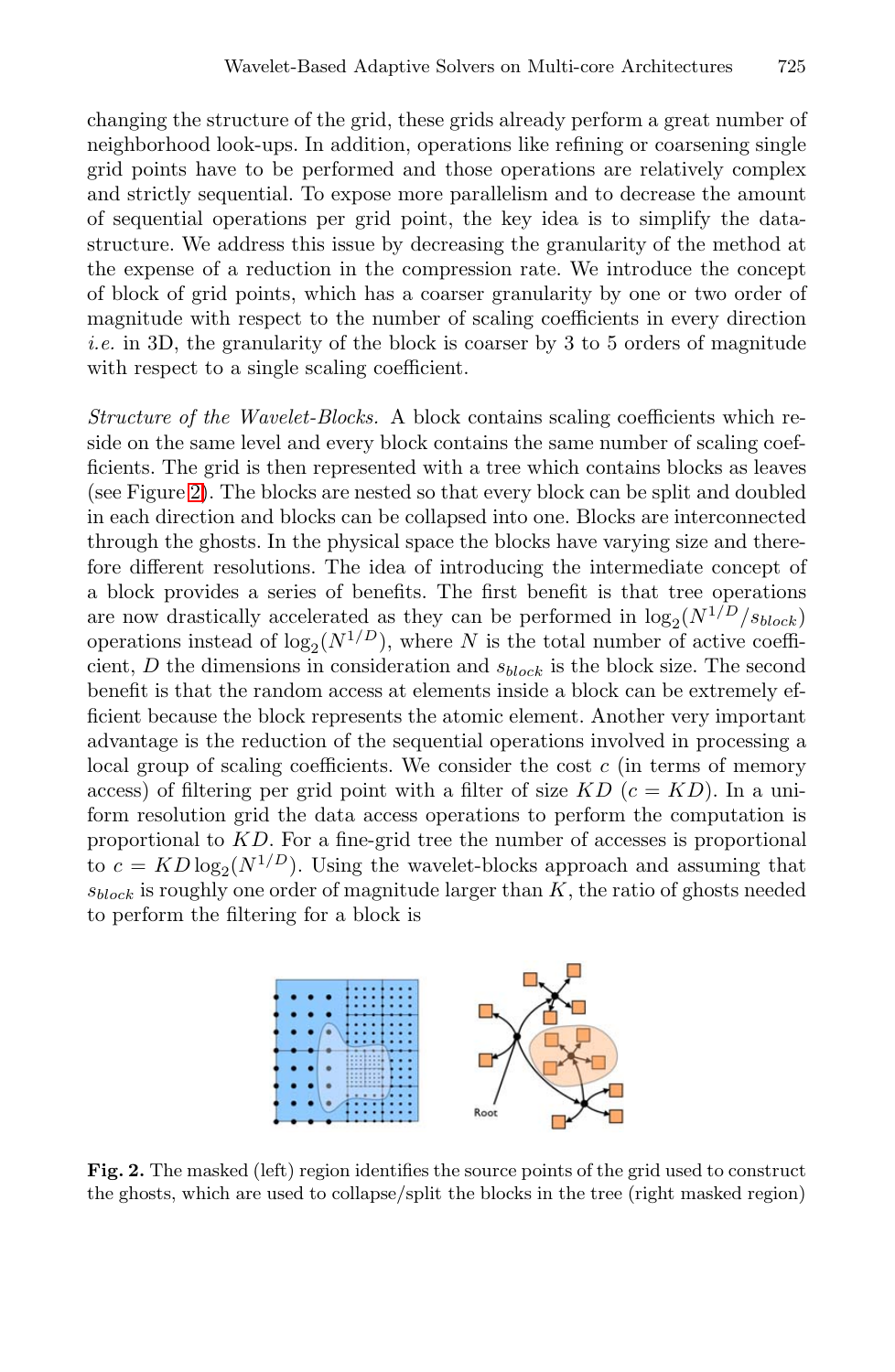<span id="page-5-0"></span>
$$
r = \frac{(s_{block} + K)^D - s_{block}^D}{s_{block}^D} \approx D \frac{K}{s_{block}}
$$
  

$$
c(K) = (1 - r)KD + rKD(\log_2(N^{1/D}/s_{block}))
$$
  

$$
= KD + KDr(\log_2(N^{1/D}/s_{block}) - 1).
$$
 (8)

We assume that none of the blocks is overlapping in the physical space. We improve the efficiency of finding the neighbors of a block by constraining the neighbors to be adjacent neighbors. Because of this constraint, the additional condition  $s_{block} \geq w_{stencil} 2^{L_j}$  appears, where  $w_{stencil}$  is the filter size and  $L_j$  is the maximum jump in resolution.

Local compression and refinement of the grid. The re-adaptation of the grid is achieved by performing elementary operations on the bl[ock](#page-4-0)s: block splitting to locally refine the grid, and block collapsing to coarsen the grid. Block splitting and block collapsing are triggered by logic expressions based on the thresholding of detail coefficients residing inside the block. To compute the detail coefficients of the block  $(i_b, l_b)$  we perform one step of the fast wavelet transform :

$$
d_k^{(l_b - 1)} = \sum_m g_{2k-m}^A c_m^{l_b}, \quad k \in \{\frac{i_b \cdot s_{block}}{2}, \frac{(i_b + 1) \cdot s_{block}}{2} - 1\}
$$
(9)

Not[e](#page-5-0) that  $k$  is inside the block but  $m$  can be outside the block (see Figure 2). In the one dimensional case, when we decide to collapse some blocks into one, we just have to replace the data with the scaling coefficient at the coarser level:

$$
c_k^l = \sum_m h_{2k-m}^A c_m^{l+1} \quad k \in \{\frac{i_b}{2} \cdot s_{block}, (\frac{i_b}{2} + 1) \cdot s_{block} - 1\}
$$
 (10)

The complexity of a single FWT step, which consists of computing all the details and the scaling coefficients, is approximately  $D \cdot (c \cdot s_{block}/2)^D$  with  $c = c(K)$ defined as in Equation 8 and  $K$  is the maximum stencil size of the FWT filters. If we consider the block collapse as the key operation for compressing, we can consider the block splitting as the key to c[apt](#page-13-7)[ure](#page-13-8) smaller emerging scales. In the case where we split one block into two blocks, we perform one step of the inverse wavelet transform on the block  $(i_b, l_b)$ :

$$
c_k^{l_b+1} = \sum_m h_{2m-k}^S c_m^{l_b}, \quad k \in \{2i_b \cdot s_{block}, 2(i_b+1) \cdot s_{block} - 1\} \tag{11}
$$

Time refinement. Small spatial scales are often to be associated with small scales in time, especially if the equation under investigation contains nonlinear terms. The wavelets-adapted block grid can exploit time refinement [16,17]. Depending on the case, this can already accelerate the simulation by one or two orders of magnitude. There are however two shortcomings in exploiting different time scales. The first drawback comes from the fact that the processing of the grid blocks has to be grouped by their time scales and no more than one group can be processed in parallel. The second drawback is the increased complexity of reconstructing ghosts; when dealing with different time scales, ghosts have to be interpolated also in time.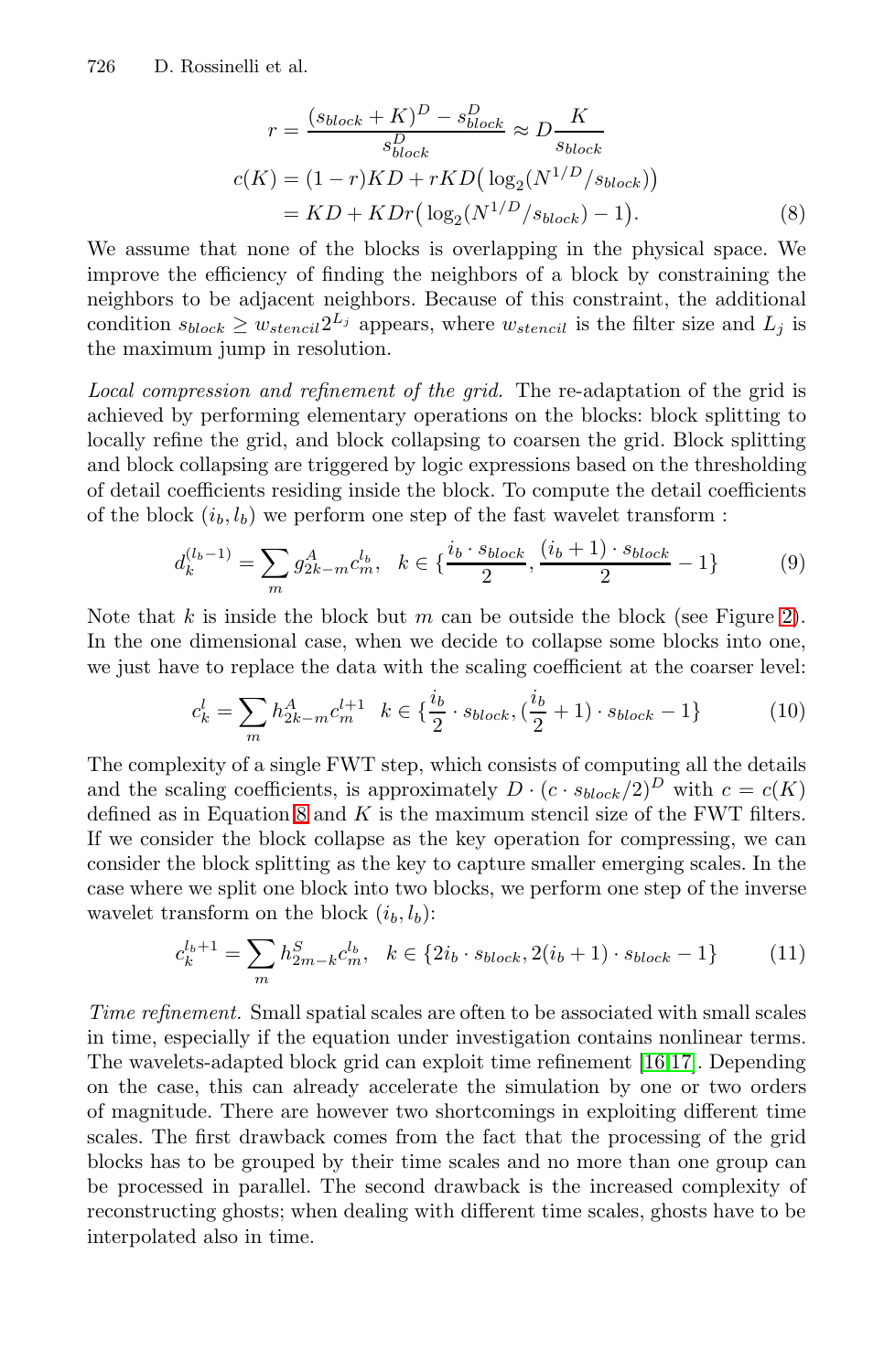# <span id="page-6-1"></span>**3 Wavelet Algorithms for Multi-core Computing**

[Our](#page-13-9) first objective in designing the framework [is to](#page-6-0) expose enough load balanced parallel tasks so that the amount of tasks is greater than the number of cores. The second objective is to express nested parallelism inside the parallel tasks, so that the idling cores could help in processing the latest tasks. Once these are met, we expect an external library to map our logical tasks into physical threads based on the specific SMP architecture. Grid adaptation is performed in two steps: before computing we refine the grid in order to allow the emergence of new smaller scales [18]. After the computation we apply compression based on thresholding to retain only blocks with significant detail. Figure 3.2 shows the program flow for the refinement stage. An important aspect of the framework is its ability to retain control over the maximum number of scaling coefficients and therefore, the memory; instead of keeping the threshold fixed, we can also control the number of scaling coefficients with an upper bound by changing the compression threshold.

#### **3.1 Producing Many Parallel Tasks**

Due to the design of the framework, the number of parallel tasks scales with the number of blocks. Parallel tasks can be grouped into *elementary* and *complex* tasks. A task of the elementary type operates exclusively on data inside the block, i.e. it is purely local. These tasks are inherently load-balanced, since every task operates on the same number of points. A complex task, however, involves the reconstruction of ghosts and block splitting, the FWT, or evaluating finitedifference operators. The cost of reconstructing a ghost is not constant and can be expensive as it depends on the structure of the tree. The efficiency of the ghost reconstruction is therefore paramount for load balance.

#### **3.2 Fast Ghost Reconstruction**

We recall that ghosts are computed as weighted averages of the scaling coefficients in its neighborhood. We call  $n_i$  the number of source points/weights that we need to construct the ghost  $g_i$  from:

<span id="page-6-0"></span>
$$
g_i = \sum_j w_{ij} p_j, \ n_i = |\{j \in \mathbb{Z} : w_{ij} \neq 0\}|. \tag{12}
$$

We can split the ghost construction into two stages: find the contributing source points/weights and evaluate the weighted average. The first stage will produce an array of weights and indices associated with grid points, which is successively sent as input to the second stage where the array will be used to produce the weighted summation. We call this array the instruction array. We note immediately that the first stage is computationally expensive because it needs recursive data structures. If we assume that we have to construct the same ghost several times, it is meaningful to store the instructions array and successively perform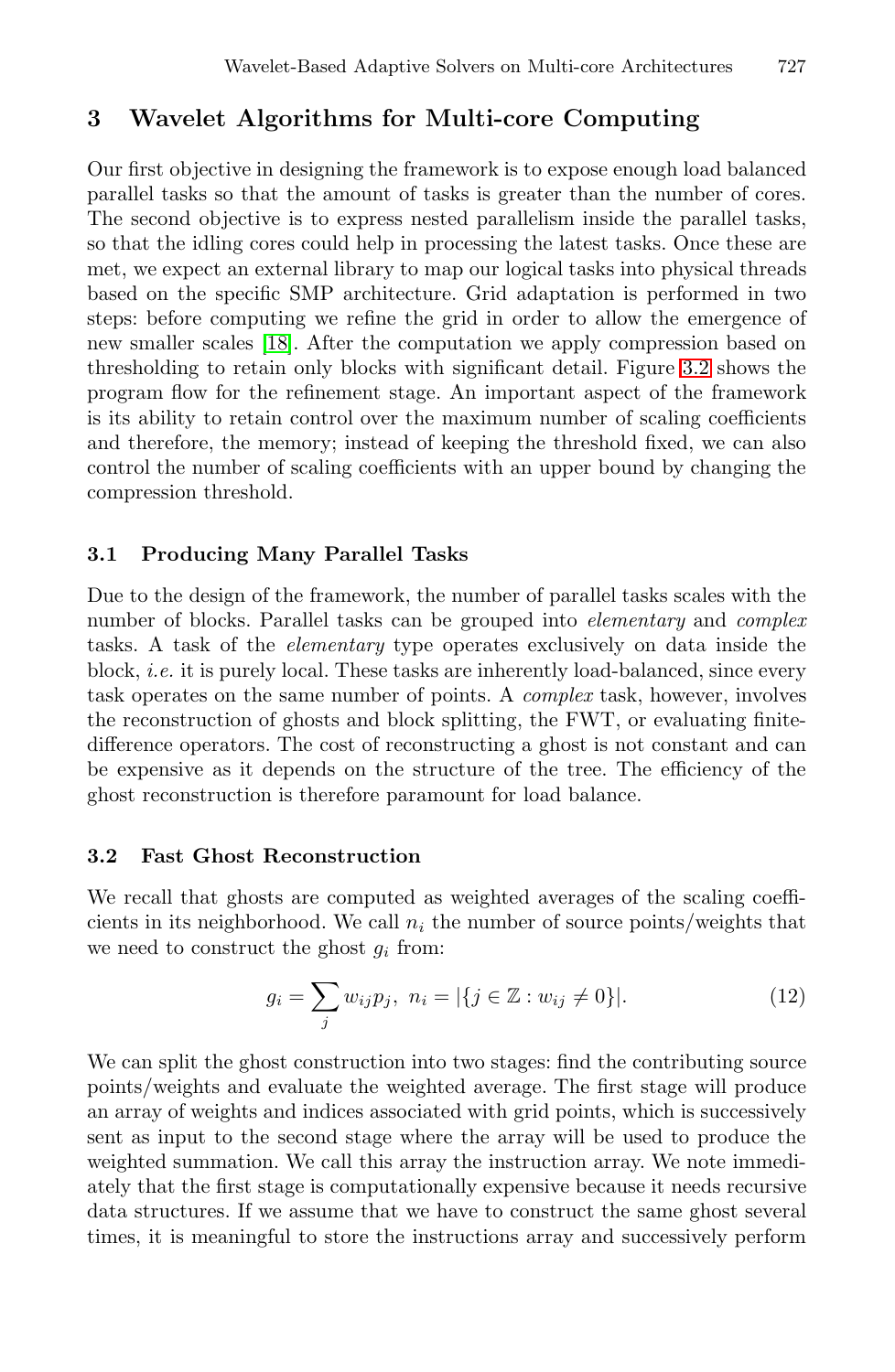only the second stage, which is fast. For the same ghost of a block, we can use the same instructions array as long as the neighbor blocks do not change. The main shortcoming of this strategy is its memory consumption, as the instructions arrays tend to be big. However, the entries of the instruction arrays of two close ghosts are likely to be very similar. This coherence between instructions arrays allows us to compress them before they are saved. To compress them, we re-organize every instruction array of a block into streams of  $w_{ii}$ 's, j's and  $n_i$ 's, and then pass them to an encoder (using either quantization based encoding or Huffman encoding). We noticed that overall, the compression factor of the instruction array varies between 1.5 and 5, and the compression of  $n_i$  is between 10 and 20.

## **4 Results**

In this section we present the tools used [to](#page-6-1) develop the framework and the performance of our algorithms on a set of benchmark problems. We then present a study of the effect of different block sizes, types of wavelets and the number of threads.

Software Details. The framework was written in  $C_{++}$  using generic programming and object oriented concepts. In our framework, Intel's Threading Building Blocks (TBB)[19] library was used to map logical tasks to physical threads. This library completely fulfills our requirements stated in Section 3, as it allows to specify task patterns and enables to easily express nested parallelism inside tasks. Furthermore TBB provides a very useful set of templates for programming in parallel which are independent of to the simulated phenomena. Most of the TBB calls were to parallel\_for, which exploits recursive parallelism. We employed the auto\_partitioner for an automatic grain size through the 'reflection on work stealing' [20], to dynamically change the grain size of tasks. In fact, the most efficient grain size varies with respect to the block size and the wavelet order but also with the number of cores.



**Fig. 3.** Stages of refinement/compression of the grid. The region depicted in yellow is performed sequentially but executed in parallel for different blocks. The orange stages need to be optimally parallelized as they involve intensive processing of the data.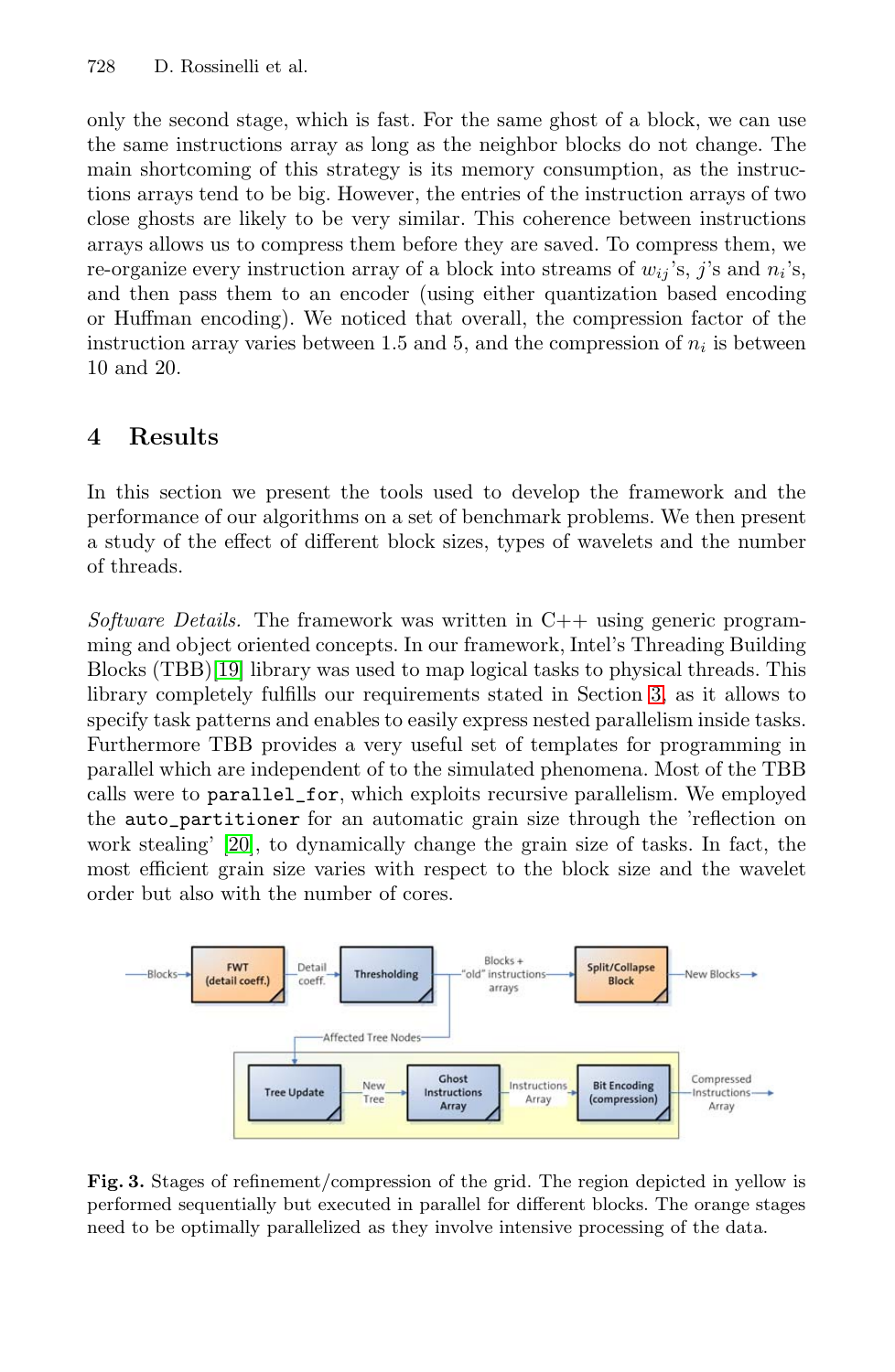Computer architectures. Simulations were done on the ETH Zurich central cluster "Brutus", a heterogeneous system with a total of 2200 processors in 756 compute nodes. The compute nodes that meet our needs i.e. multi-threaded nodes are the eight so-called *fat* nodes each with eight dual-core AMD Opteron 8220 CPU's (2.8 GHz) and 64-128 GB of RAM. These nodes are inter-connected via a Gigabit Ethernet backbone. The Intel  $C++$  compiler v10.1.015 (64-bit) was used along with the Intel TBB library (64-bit) to build the three different test cases used in this work. For some of the cases, we have also used an Intel Xeon 5150 machine, with 2 dual core processors with a core speed of 2.66 GHz and 4GB RAM.



**Fig. 4.** Initial condition (top left) and zooms of the simulation to the high resolution region close to the bubble at different times (chronologically: top right, bottom). Blue/green depicts high positive/negative vorticity, whereas the interface of the bubble is depicted in white.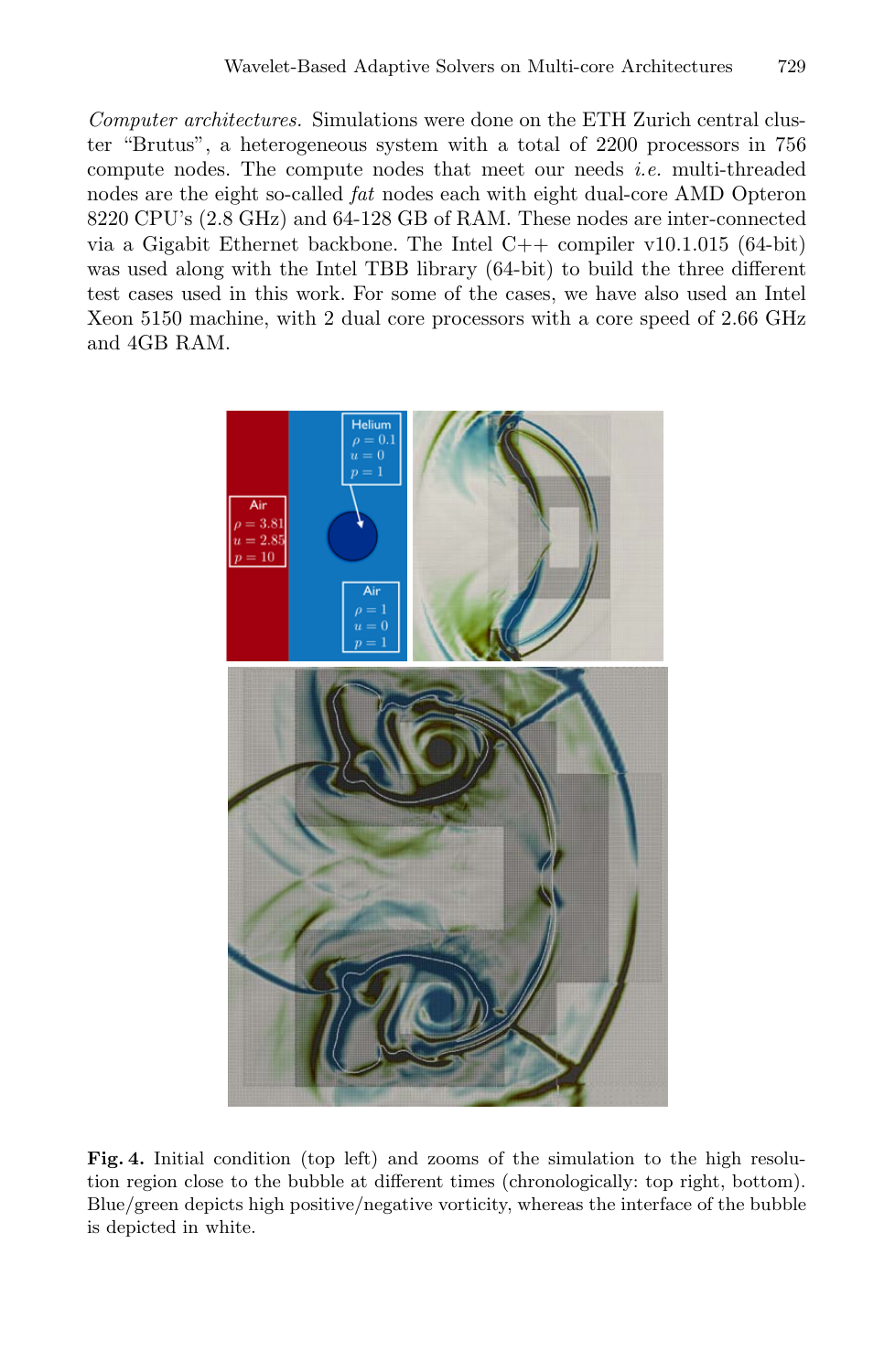#### **4.1 Benchmark Problems**

**Two-dimensional Compressible Flows.** A common benchmark problem for compressible flow simulations consists of a circular bubble filled with helium, surrounded by air being hit by a shock wave (see Figure 4 top left). The shock deforms the bubble and leads to instabilities and fine structures on the helium-air interface. The governing equations are:

$$
\frac{\partial \rho}{\partial t} + \nabla \cdot (\rho \mathbf{u}) = 0
$$

$$
\frac{\partial \rho \mathbf{u}}{\partial t} + \nabla \cdot (\rho \mathbf{u} \otimes \mathbf{u} + p\underline{I}) = 0
$$

$$
\frac{\partial \rho E}{\partial t} + \nabla \cdot ((\rho E + p) \mathbf{u}) = 0
$$
(13)

with  $\rho$ ,  $\mu$ ,  $\mathbf{u}$ ,  $p$  and E being the fluid density, viscosity, velocity, pressure and total energy respectively. This system of equations is closed with an equation of state of the form  $p = p(\rho)$ . In this test case, each grid point stored the values  $\rho$ ,  $\rho u$ ,  $\rho v$ ,  $\rho E$ . The simulation was performed using a maximum effective resolution of 4096×4096 grid points with third order average interpolating wavelets, a block size of 32, and a maximum jump in resolution of 2. Derivatives and numerical fluxes were calculated using 3rd order WENO [21] and HLLE [22] schemes respectively. Time stepping was achieved through a 3rd order low storage TVD Runge-kutta scheme. The thresholding was a unified thresholding based on the bubble level set and the magnitude of the velocity. The simulation was computed on the Xeon machine with 4 cores, with a strong speedup of 3.74, that decreases to 3.55 when there are less than 80 blocks. The compression rate varied between 10 and 50.

**Three-dimensional Advection of Level sets.** We simulated the advection of level sets in 3D based on the advection equation  $\frac{\partial \phi}{\partial t} + \mathbf{u} \cdot \nabla \phi = 0$ . Derivatives



Fig. 5. Initial interface (left), advected with a velocity field of a vortex ring (middle) and distribution of the blocks in the grid (right)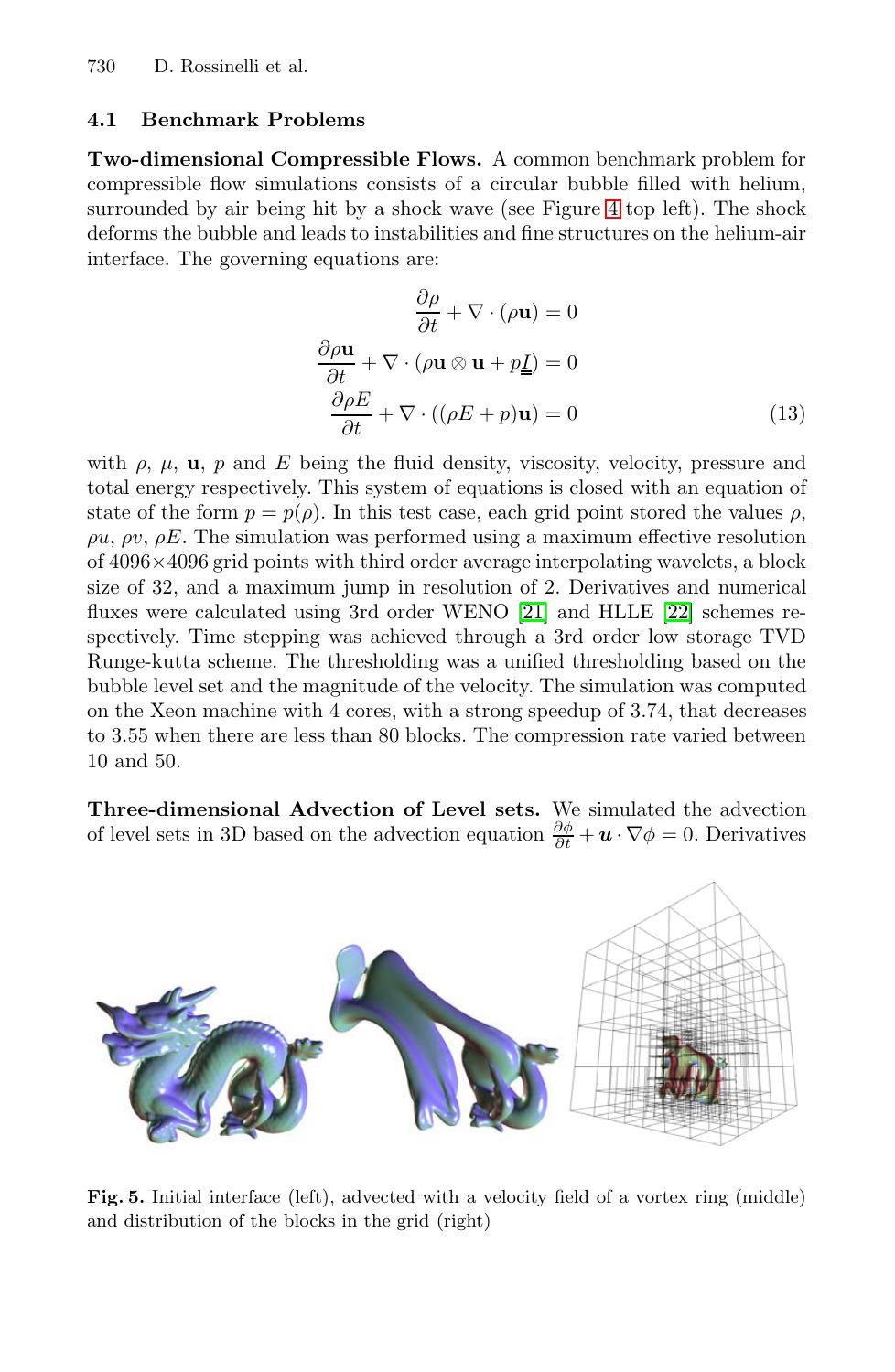and numerical fluxes were constructed using a 5th order WENO [21] and a Godunov flux respectively. Time integration was performed with a first-order time refinement, where given a fixed CFL number, each block is updated based on its own time step, *i.e.* for a block at level  $l$  we used a time step proportional to  $2^{-l}$ . CFL number is defined as:

$$
CFL = \Delta t \frac{|\mathbf{u}|_{max}}{\Delta x_{\text{local}}}
$$
 (14)

with  $\Delta x_{\text{local}} = 2^{-l} \frac{1}{\text{block size}}$ .

The level set field was also re-distanced after each time step using the reinitialization equation  $\frac{\partial \phi}{\partial t} + sgn(\phi_0)(|\nabla \phi| - 1) = 0$ , proposed by Sussman, Smereka and Osher [23] with  $\phi_0$  being the initial condition of the re-initialization equation



<span id="page-10-0"></span>Fig. 6. Efficiency (left), computing times (middle) and time spent per block (right) for different interpolating/average interpolating wavelets and block sizes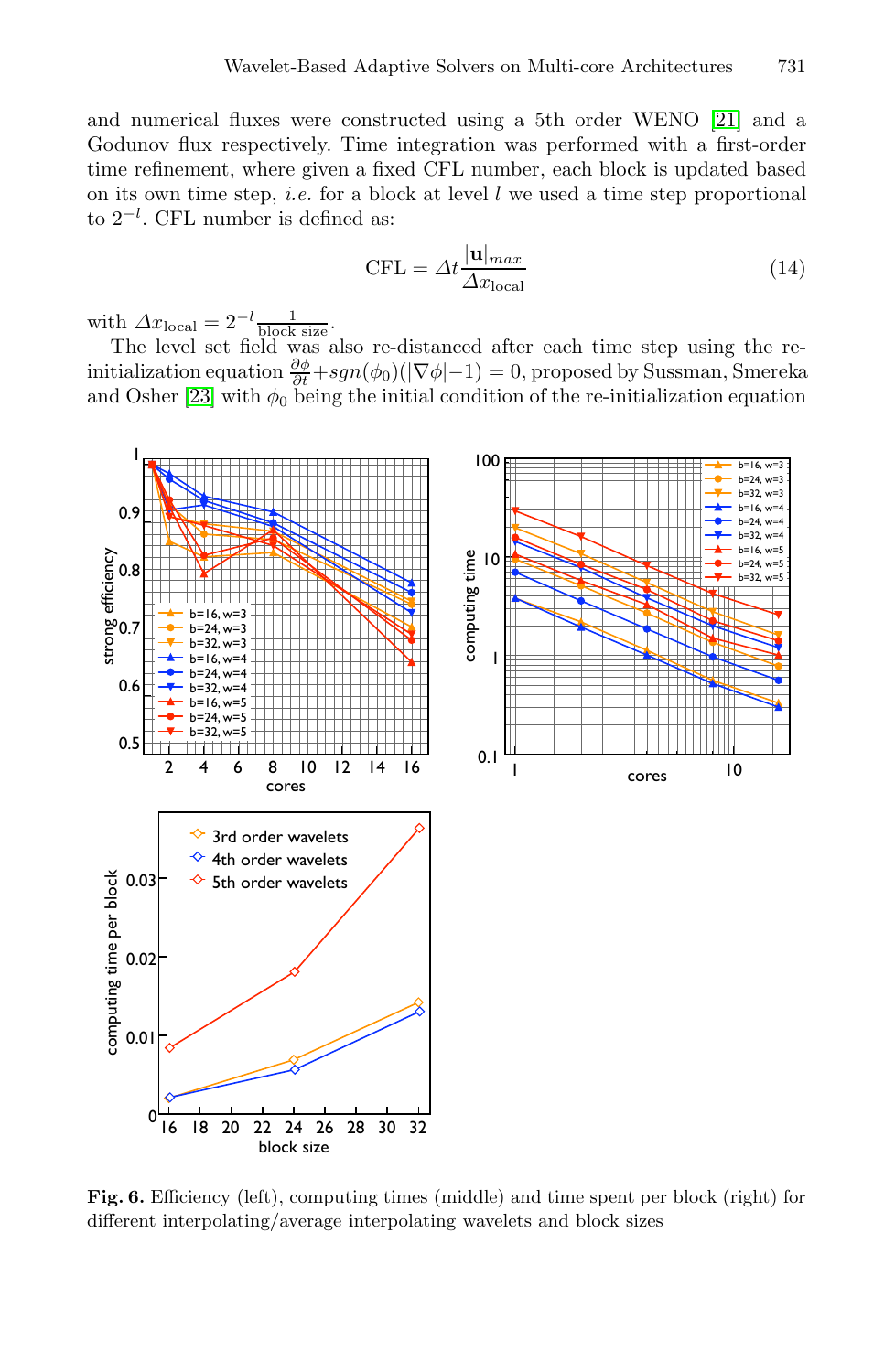which in [gen](#page-10-0)eral, does not have the desired signed distance property. For efficient level set compression we employed the detail-clipping trick introduced in [9]. As initial interface we used the dragon illustrated in Figure 5. Simulations were carried out for four different types of wavelets: 3rd and 5th order average interpolating wavelets, 2nd and 4th order interpolating wavelets, and for different block sizes ranging from 16 to 32 as well as for a range of cores from 1 to 16, while  $\varepsilon_{\text{compression}}$  and  $\varepsilon_{\text{refine}}$  were kept fixed. We measured the time spent in the computing stage. Figure 6 shows the strong efficiency obtained from these measurements. The largest decrease in performance is from 8 to 16 cores. In the case of 16 cores, the best result was achieved using a block size of 16 with the interpolating wavelet of order 4. With this settings we achieved a strong efficiency of 0.8, with a strong speedup of 12.75 with 16 cores. While with the fourth order interpolating wavelets we achieved a monotonic decreasing efficiency, the efficiency obtained with average interpolating wavelets of order 3 and 5 was better with 8 cores than with 4. We observe that the combination of fourth order interpolating wavelets with a block size of 16 also achieved the best timings (see Figure 6). Furthermore, we note that the lines do not cross: the change in the number of cores does not affect the ranking of the computing time for the different wavelets and block size. We also note that the second fastest setting was the third order average interpolating wavelets with a blocksize of 16, which did not show a good efficiency (0.72 with 16 cores). Regarding the time spent per block ve[rsu](#page-10-0)s the bl[ock](#page-11-0) size, the best timing was achieved by the third order average interpolating wavelets. Theoretically, the time spent per block should increase roughly by a factor of 8 between a block size of 16 and 32. We measure an increase by a factor of about 7 for all three wavelets, meaning that for a block size of 16, the "pure computing" time per block was about 85% of the total time spent per block. We must however note that the time spent per block also includes some synchronization mechanism, which scales with the number of blocks which is high in the case of the third order average interpolating wavelets with a blocksize of 32 (Figure 6). Figure 7 depicts the time spent versus the

<span id="page-11-0"></span>

Fig. 7. Computing time versus different block sizes by using one core (left), 16 cores (middle) and the number of blocks (right)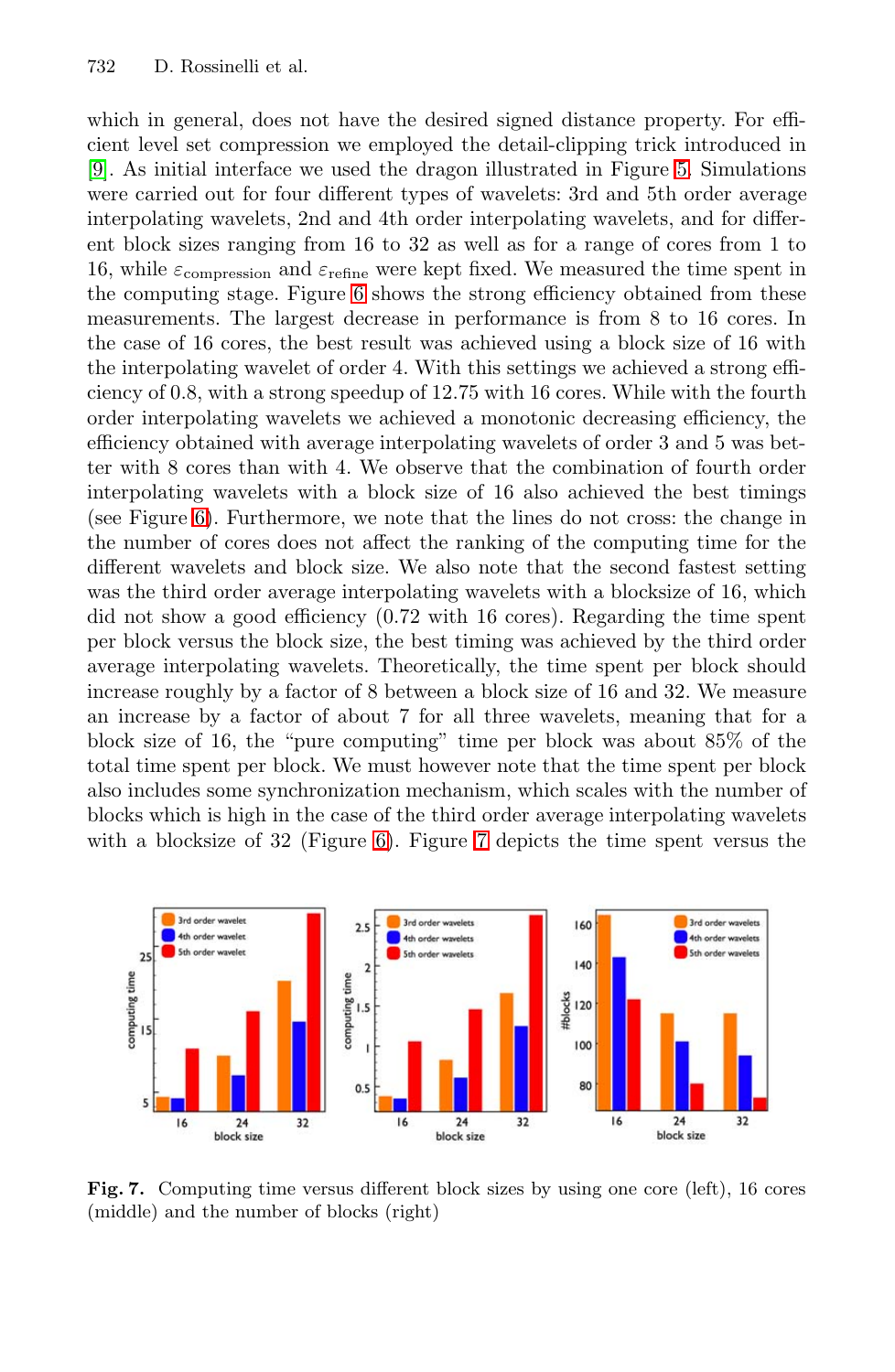block size with one core (left) and 16 cores (middle). We can see that with the third order wavelet we have a substantial decrease in performances with a block size of 32; this is due to the high number of blocks (Figure 6, right) and the cost associated with the reconstruction of the ghosts at the coarser resolutions.

# **5 Conclusions**

We presented a wavelet-based framework for adaptive multiresolution simulations for solving time-dependent PDEs. The present framework demonstrates that it is possibleto developmultiresolutionsimulation toolsthatcan exploitthe new multicore technologies without degrading the parallel scaling. We have also shown the change in performance and compression rate based on the choice of the wavelets, the size of the block and the number of cores. We achi[eve](#page-13-12)d the best performances in terms of scaling and timings using a block size of 16, the best wavelet was the fourth-order interpolating one, which gave a strong speedup of 12.75 of 16 cores. We observed that bigger block sizes can be efficiently coupled with high order wavelets, whereas smaller block sizes are more efficient when combined with small block sizes. We have also seen that the performance differences between combinations of block sizes and wavelets are independent of the number of cores, meaning that good efficiency is expected also for more than 16 cores. The current work includes an extension of the framework to support particle-based methods [24] and the incorporation of multiple GPUs as computing accelerators. On the application level we focus on extending the two-dimensional flow simulations to threedimensional flows and on combining flow simulations and reaction-diffusion processes for adaptive simulations of combustion.

# <span id="page-12-2"></span><span id="page-12-1"></span><span id="page-12-0"></span>**References**

- 1. Ishihara, T., Gotoh, T., Kaneda, Y.: Study of High–Reynolds Number Isotropic Turbulence by Direct Numerical Simulation. Annual Review of Fluid Mechanics 41(1) (2009)
- 2. Yokokawa, M., Uno, A., Ishihara, T., Kaneda, Y.: 16.4–Tflops DNS of turbulence by Fourier spectral method on the Earth Simulator. In: Supercomputing 2002: Proceedings of the 2002 ACM/IEEE conference on Supercomputing, pp. 1–17. IEEE Computer Society Press, Los Alamitos (2002)
- <span id="page-12-4"></span><span id="page-12-3"></span>3. Chatelain, P., Curioni, A., Bergdorf, M., Rossinelli, D., Andreoni, W., Koumoutsakos, P.: Billion Vortex Particle direct numerical simulation of aircraft wakes. Comput. Methods Appl. Mech. Engrg. 197(13-16), 1296–1304 (2008)
- 4. Jim´enez, J.: Computing high-Reynolds-number turbulence: will simulations ever replace experiments? Journal of Turbulence 4 (June 12, 2003); 5th International Symposium on Engineering Turbulence Modelling and Measurements, Mallorca, Spain, September 16-18 (2002)
- 5. Berger, M.J., Oliger, J.: Adaptive mesh refinement for hyperbolic partial differential equations. J. Comput. Phys. 53(3), 484–512 (1984)
- 6. Harten, A.: Adaptive Multiresolution Schemes For Shock Computations. Journal of Computational Physics 115(2), 319–338 (1994)